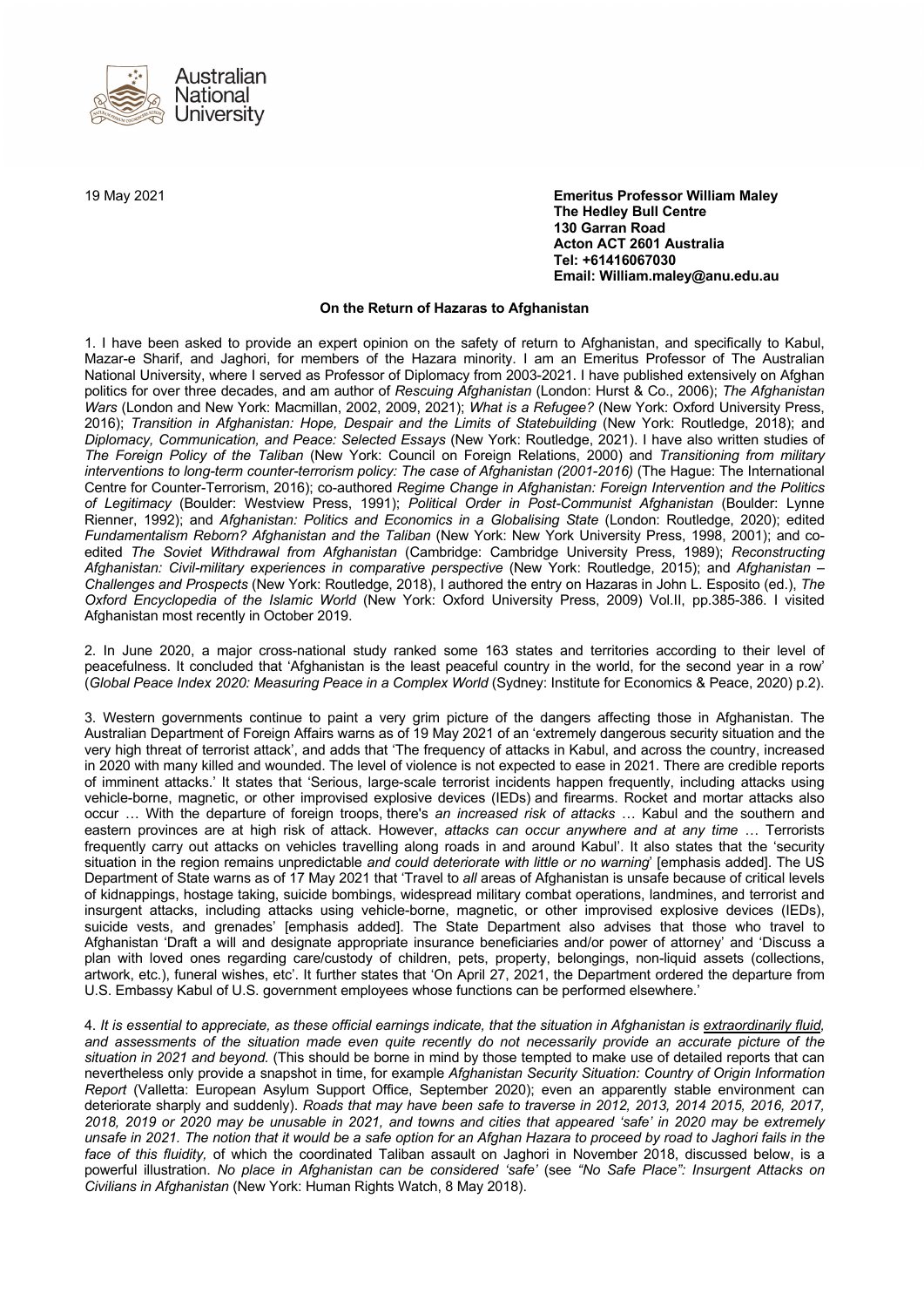5. On the issue of fluidity, it is pertinent to note, as potent examples, events in the town of *Kunduz* in northern Afghanistan in 2015 and 2019, and *Ghazni* in southern Afghanistan in 2018. Kunduz is less than 100 miles from Mazare Sharif. Until 6 October 2013, it was the location of a German Provincial Reconstruction Team (see William Maley, 'Civil-Military Interaction in Afghanistan: The Case of Germany', in William Maley and Susanne Schmeidl (eds), *Reconstructing Afghanistan: Civil-Military Experiences in Comparative Perspective* (London: Routledge, 2015) pp.98- 109). This did not protect Kunduz from falling to the Taliban for a gruesome fortnight from 28 September 2015, with serious atrocities being carried out by the occupiers (see *Afghanistan: Harrowing Accounts Emerge of the Taliban's Reign of Terror in Kunduz* (London: Amnesty International, 2015); *Afghanistan. Human Rights and Protection of Civilians in Armed Conflict: Special Report on Kunduz Province* (Kabul: United Nations Assistance Mission in Afghanistan and United Nations Office of the High Commissioner for Human Rights, December 2015)). The fall of Kunduz came as a considerable shock to the Afghan Government and its international backers. It did not come as a shock to analysts attuned to the fluidity of the situation in Afghanistan. Kunduz again came under fierce Taliban attack in 2019 (see Najim Rahim and Mujib Mashal, 'Afghan City Survives Third Assault, but Loses a Top Defender', *The New York Times*, 31 August 2019). Similarly, in August 2018, the town of Ghazni, strategically located between Kabul and Kandahar, also fell to the Taliban for five days, with grim reports of destruction and mayhem during the time in was occupied (see Fatima Faizi and Mujib Mashal, 'After Taliban Siege of Ghazni, Afghans Tell of Fear and Deprivation', *The New York Times,* 15 August 2018). Again, its fall came as a considerable shock to the Afghan Government and its international backers. With all foreign forces scheduled to leave Afghanistan no later than 11 September 2021, virtually any place in the country should be regarded as a possible Taliban target.

6. I have been extremely attuned to this issue of fluidity for the last twenty years. I was in Mazar-e Sharif in 1997 when what appeared to be a stable regime under Abdul Rashid Dostam suddenly unravelled in the face of an unexpected coup by Abdul Malik Pahlivan. This was not anticipated by UN officials, and indeed, UNHCR had been facilitating the return of refugees to Mazar on the premise that it was safe and secure. All this changed within a matter of days; the city lapsed into chaos and disorder, and large numbers of people were brutally slain by competing factions (see William Maley, *The Afghanistan Wars* (London and New York: Macmillan, 2021) pp.184-185). Mazar could easily become the focus of expanded militant activity in the north. On 10 November 2016, over 90 people were injured when a suicide bombing triggered an attack on the Mazar Hotel, where the German consulate was located. A Taliban spokesman reportedly described the attack as a 'reprisal for air strikes in Kunduz' (see Najim Rahim and Fahim Abed, 'Taliban Strike German Consulate in Afghan City of Mazar-i-Sharif', *The New York Times*, 10 November 2016). On 21 April 2017, the headquarters of the 209<sup>th</sup> Corps of the Afghan National Army came under Taliban attack near Mazar-e Sharif, with reportedly at least 160 killed (see Mujib Mashal, 'Afghan Base Massacre Adds New Uncertainty to Fight Against Taliban', *The New York Times*, 23 April 2017.) Furthermore, the political stability of northern Afghanistan cannot be taken for granted in the light of past tensions between the president of Afghanistan, Dr Ashraf Ghani, and local strongman Atta Muhammad Nur (see Mujib Mashal, 'A Standoff With Kabul Props Up A Strongman', *The New York Times*, 16 January 2018), and ongoing tensions in May 2021 over the appointment of Daoud Laghmani as governor of Faryab province. These episodes highlight the danger of thinking that places such as Mazar-e Sharif can be 'compartmentalised', or understood without attention being paid to wider conflict formations within the country. This warning applies equally to other parts of Afghanistan that might appear stable to superficial observers, such as Herat, which I visited in October 2018.

7. When security in Afghanistan deteriorates, ethnic minorities can easily find themselves in the firing line. In particular, there is a long history of persecution of and discrimination against members of the Hazara Shiite minority in Afghanistan (see Niamatullah Ibrahimi, *The Hazaras and the Afghan State: Rebellion, Exclusion and the Struggle for Recognition* (London: Hurst & Co., 2017).) In February 2016, the United Nations Assistance Mission in Afghanistan reported that 'In 2015, UNAMA observed a sharp increase in the abduction and killing of civilians of Hazara ethnicity by Anti-Government Elements. Between 1 January and 31 December, Anti-Government Elements abducted at least 146 members of the Hazara community in 20 separate incidents. All but one incident took place in areas with mixed Hazara and non-Hazara communities, in Ghazni, Balkh, Sari Pul, Faryab, Uruzgan, Baghlan, Wardak, Jawzjan, and Ghor provinces' (*Afghanistan: Annual Report 2015 – Protection of Civilians in Armed Conflict* (Kabul: UNAMA, 2016) p.49). With the withdrawal of foreign forces, and particularly with the signing on 29 February 2020 of a US-Taliban agreement discussed in para.16 below, there is a great deal of apprehension amongst Afghans about the future of the country, and there is a grave risk that Afghanistan will fall victim to what social scientists call a 'cascade', where even people who despise the Taliban decide to shift support to them because they think they are going to come out on top anyway. This is a well-recognised phenomenon (see Cass R. Sunstein, *Laws of Fear: Beyond the Precautionary Principle* (Cambridge: Cambridge University Press, 2005) pp.94-98) and it would likely create especially serious risks for people of Hazara ethnicity since targeting Hazaras could be a device by which other groups might seek to establish their credentials in the eyes of the Taliban and their associates in groups such as the Haqqani network.

8. Given this fluidity, it is a serious mistake to conclude that Afghanistan is safe for Hazaras. The disposition of extremists to strike at them has not disappeared – *and, importantly, it precedes the emergence of 'Islamic State'* (*ISIS/ISKP*). This was tragically demonstrated on 6 December 2011, when a suicide bomber attacked Shiite Afghans,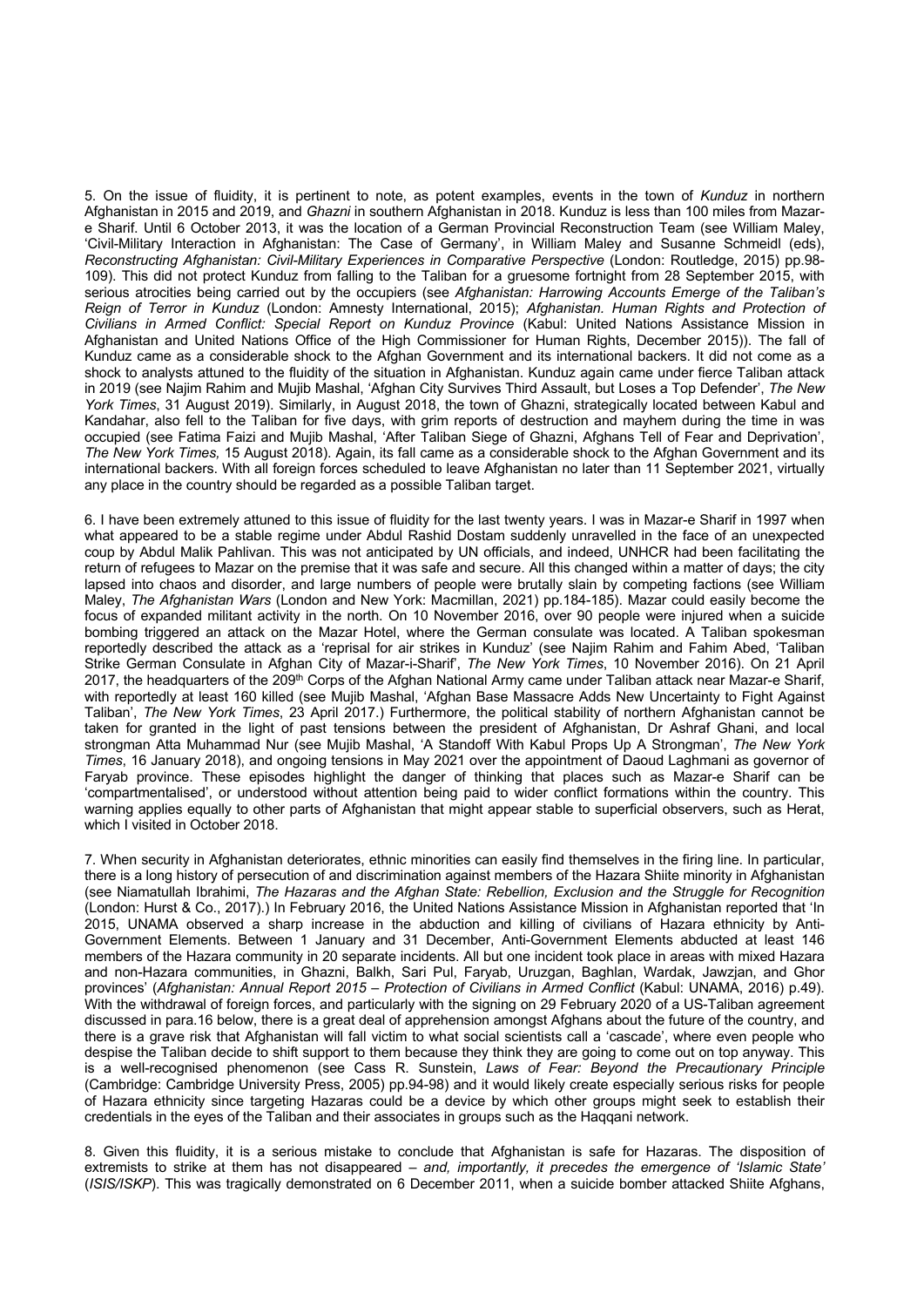most of them Hazaras, at a place of commemoration in downtown Kabul during the *Ashura* festival that marks the anniversary of the Battle of Karbala in 680 AD. Almost simultaneously, a bomb in Mazar-e Sharif also killed Afghan Shia. The Kabul bomb killed at least 55 people, and the Mazar bomb four more (see Hashmat Baktash and Alex Rodrigues, 'Two Afghanistan bombings aimed at Shiites kill at least 59 people', *Los Angeles Times*, 7 December 2011). The Afghan photographer Massoud Hossaini was awarded the 2012 Pulitzer Prize for his photograph of the aftermath of the Kabul atrocity: see <www.pulitzer.org/works/2012-Breaking-News-Photography>. A claim of responsibility was made by the Pakistani Sunni extremist group *Lashkar-e Jhangvi*, which has a long history of sectarian violence against Shia (see Muhammad Qasim Zaman, 'Sectarianism in Pakistan: The Radicalization of Shi'i and Sunni Identities', *Modern Asian Studies,* vol.32, no.3, 1998, pp.689-716). The key point to note is that no one with any knowledge of Afghanistan could seriously doubt that Hazara Shia were specifically targeted on this occasion. To depict this attack as an isolated incident misses the underlying history of antagonism towards Hazaras that is pertinent to assessing what the future holds. It is the kind of reasoning that would have defined the November 1938 *Kristallnacht* experience in Germany as an isolated incident. The same conclusion flows with respect to the attacks on peaceful Hazara demonstrators in Kabul on 23 July 2016 (discussed below), and on Hazara/Shiite targets in Kabul since 2016, as well as near Mazar-e Sharif on 12 October 2016, and in Herat on 1 August 2017. Nor are attacks confined to urban areas: in August 2017, there was a gruesome massacre of Hazaras at Mirza Olang in Sar-e Pul (*Special Report: Attacks in Mirza Olang, Sari Pul Province: 3-5 August 2017* (Kabul: United Nations Assistance Mission in Afghanistan, August 2017)). The proliferation of these attacks again makes nonsense of any suggestion that such attacks on Hazaras Shia constitute isolated incidents.

9. From late October 2018, Taliban forces undertook coordinated attacks against Hazaras in Khas Uruzgan, Malestan and Jaghori. Many Hazara asylum seekers in western countries originate from these districts. The districts are, however, of no military significance, and the attacks made more sense as a symbolic strike designed to highlight the inability of the Afghan state effectively to protect members of a vulnerable ethnic and sectarian minority, and as punishment for the relatively tolerant and liberal lifestyle of these communities, far removed from the puritanical extremism of the Taliban (Rod Nordland, 'Bodies Pile Up as Taliban Overrun Afghan Haven', *The New York Times*, 13 November 2018). On 12 November 2018, as Hazara protestors gathered in Kabul to protest the relative inaction of the Afghan government in face of these attacks, a suicide bomber struck the protesters, killing at least six people (Sayed Salahuddin and Sharif Hassan, 'Shiites protesting insecurity in Afghanistan hit by explosion in Kabul, killing 6', *The Washington Post*, 12 November 2018). The targeting of these districts completely discredits the narrative that they constitute 'safe' areas to which Hazaras can reasonably be expected to return.

10. Two cases from Ghazni province further highlight the dangers that Hazaras face. First, an Afghan Hazara, Zainullah Naseri, was removed to Afghanistan in August 2014 on the basis of a December 2012 Refugee Review Tribunal decision that by any measure was out of date. He was seized by the Taliban when attempting to travel to his home village along a road about which the Tribunal had stated that 'the level of risk does not reach the threshold of a real chance'. He was then severely tortured (see Abdul Karim Hekmat, 'Taliban tortures Abbott government deportee', *The Saturday Paper*, 4 October 2014). I met Mr Naseri in Kabul in October 2014 and found him profoundly traumatised. Having spoken to him directly, and seen unpublished photographs of his injuries immediately after they were inflicted, I have no doubt that he was on the receiving end of truly awful treatment; and can see no reason to doubt the veracity of his testimony. (The Refugee Review Tribunal decision maker had earlier written that 'The Tribunal accepts as credible the claims advanced by the applicant about his life in Afghanistan'.) Second, on 20 September 2014, an Australian citizen of Afghan Hazara origin, Sayed Habib Musawi, was murdered by Taliban militants who reportedly stopped a minibus on which he was travelling and asked for him by name (see Mitchell Nadin, 'Taliban singled out Afghan Aussie Sayed Habib Musawi for murder', *The Australian*, 30 September 2014).

11. These cases speak much more powerfully to the real dangers in Afghanistan than can country information based on reporting by officials who, for security reasons, are severely constrained in their ability to move around the country. This is a perfectly legitimate position for an embassy or international agency to take, but it gives rise to the risk that what appears in diplomatic cablesm or agency reports may be more a distillation of received 'wisdom' in equally-isolated circles in Kabul than a full reflection of dangers existing in other parts of the country. In the light of the experiences of Zainullah Naseri and Sayed Habib Musawi, as well as the December 2011 and July 2016 bombings, the 2016 and 2017 mosque attacks, the reported 2015 upsurge of attacks on Hazaras, and the attacks on Malestan and Jaghori, *any 'country information' suggesting that Hazara Shia are not at risk of persecution for reasons recognised by the 1951 Convention, or at real risk of harm if they seek to travel to places outside Kabul where their families may be located, is outdated and irrelevant*.

12. Furthermore, a study of returnees to Afghanistan highlights how difficult reintegration can be even if people do have associates in the region to which they are returned (Liza Schuster and Nassim Majidi, 'What happens post-deportation? The experience of deported Afghans', *Migration Studies*, vol.1, no.2, 2013, pp.1-19; see also *Escaping War: Where to Next? A Research Study on the Challenges of IDP Protection in Afghanistan* (Oslo: Norwegian Refugee Council, Internal Displacement Monitoring Centre, and Samuel Hall, 2018) pp.25-40). Of course, Hazaras returned from abroad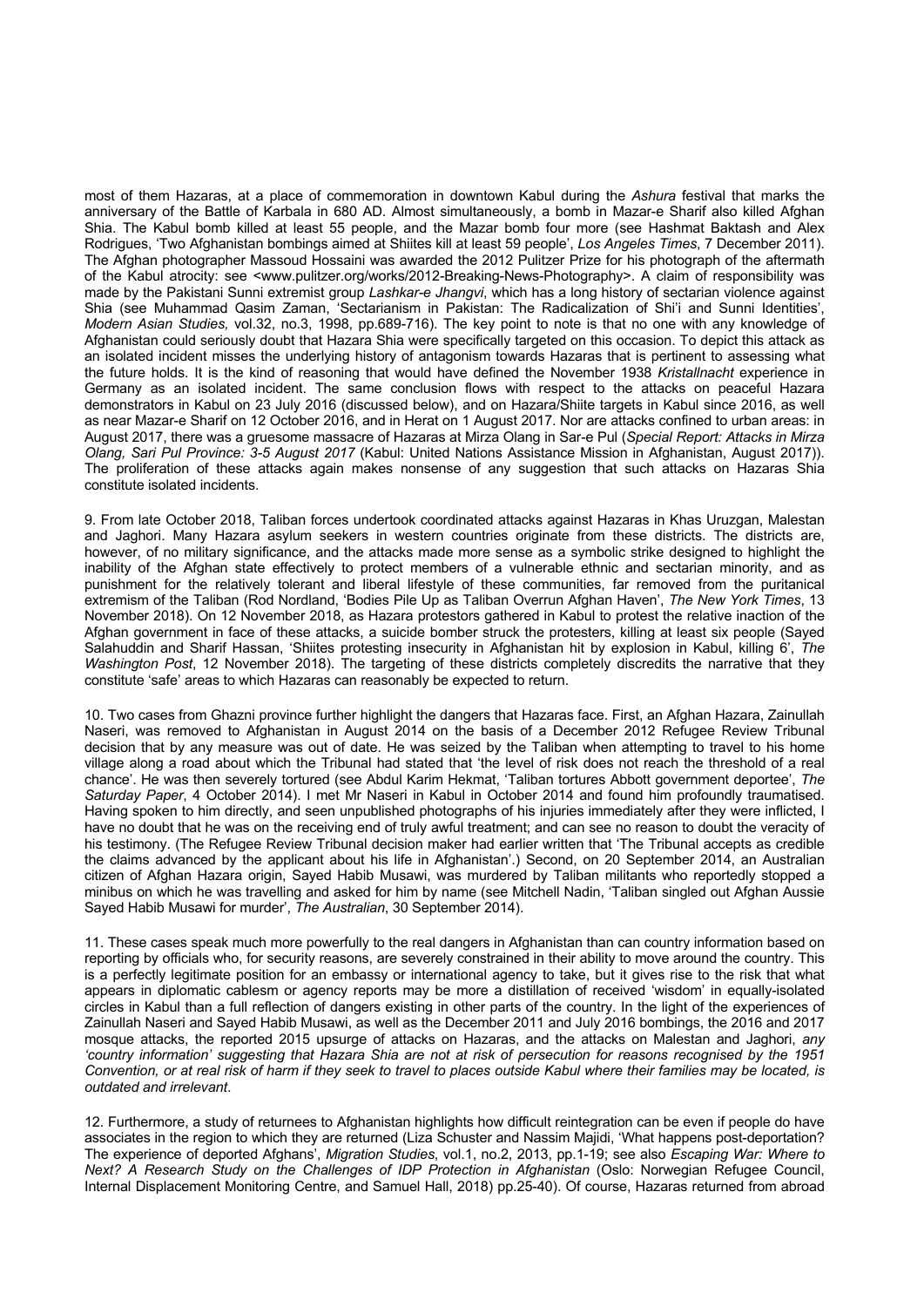with no close male relatives in areas they could safely access would be in an even more perilous position. This ties in directly with the issue of livelihood opportunities. Again, serious research in this area highlights the importance of social relations. A recent study by Kantor and Pain emphasises the centrality of relationships to livelihoods in rural Afghanistan, and the points they make apply equally to urban areas (Paula Kantor and Adam Pain, *Securing Life and Livelihoods in Afghanistan: The Role of Social Relationships* (Kabul: Afghanistan Research and Evaluation Unit, December 2010). (Dr Kantor was herself murdered in a terrorist attack in Kabul in May 2015.) The mere fact that there may be people of similar *ethnic* background living in a potential relocation destination does not overcome this problem, since ethnic identities do not in and of themselves give rise to the ties of personal affinity and reciprocity that arise from family connections. (Indeed, one mistake that observers — even Afghan observers — on occasion make is to underestimate the degree of differentiation amongst groups such as the Hazaras, including distinctions between elite and non-elite figures, distinctions based on district of origin and tribe, and distinctions based on values and ideology.) An Hazara who is returned to a region in which he lacks strong social connections is likely to end up destitute, or be exposed to gross exploitation or criminal predation. The simplistic and superficial conclusion that urban centres such as Kabul, Mazar-e Sharif or Herat offer safe or meaningful 'relocation' options for Hazaras should be avoided.

13. The emergence in Afghanistan of the group known as 'Islamic State', 'ISIS', 'ISKP' or 'Daesh', which the former Australian prime minister routinely described as a 'death cult', has recently attracted considerable notice; President Ghani of Afghanistan has drawn attention to it (see Khalid Alokozay and Rod Nordland, 'Afghan President Blames ISIS for a Bombing', *The New York Times*, 18 April 2015), and even some Taliban see it as a threat (see Emma Graham-Harrison, 'Taliban fears over young recruits attracted to Isis in Afghanistan', *The Guardian*, 7 May 2015), although reports that depict the Taliban and ISIS as intractable enemies are simplistic (see Niamatullah Ibrahimi and Shahram Akbarzadeh, 'Intra-*Jihadist* Conflict and Cooperation: Islamic State–Khorasan Province and the Taliban in Afghanistan', *Studies in Conflict and Terrorism*, vol.43, no.12, 2020, pp.1086-1107). ISIS is notoriously hostile to Shiite Muslims (see Alissa J. Rubin, 'Questions Rebels Use to Tell Sunni from Shiite', *The New York Times*, 24 June 2014), and for this reason, it is not surprising that Afghan Shia are profoundly apprehensive about metastases from ISIS appearing in Afghanistan. This is a threat that should be treated very seriously. Afghanistan has a long history, of which the Taliban movement is simply a recent manifestation, of groups taking shape around ideas (or charismatic figures propounding them) that have originated in other parts of the Muslim world. Wahhabi influences appeared in the 19<sup>th</sup> century, and Deobandi ideas in the 20<sup>th</sup>. Given the disruptions of the last four decades, Afghanistan's soil is remarkably fertile for implantations of this kind, and given the weaknesses of the state, even groups that have only a relatively small number of supporters may be able to cause mayhem for vulnerable elements of the population such as the Shia.

14. This was brutally demonstrated on 23 July 2016, when a peaceful demonstration by Hazaras associated with the so-called 'Enlightening Movement' (*Jumbesh-e Roshnayi*) over the routing of a proposed electricity system was struck by a suicide bombing. Some 85 people were left dead, and 413 injured ('UN Chief in Afghanistan renews Call for Parties to Protect Civilians — UNAMA Releases Civilian Casualty Data for Third Quarter of 2016' (Kabul: UNAMA, 19 October 2016) p.2), ISIS claimed responsibility for what it called 'a "martyrdom attack" on Shiites' (Mujib Mashal and Zahra Nader, 'ISIS Claims Suicide Bombing of Protest in Kabul, Killing at Least 80', *The New York Times*, 24 July 2016, p.A6). As noted earlier, a number of further major attacks have since taken place directed against Hazara Shia. On 11 October 2016, gunmen opened fire at the Kart-e Sakhi shrine in Kabul and threw grenades into the crowd, killing at least 14 over a three-hour period (Zahra Nader and Mujib Mashal, 'Gunmen Hit Kabul Shrine on the Eve of a Holy Day', *The New York Times*, 12 October 2016). The following day, a bombing killed fourteen Shia at a mosque near Mazar-e Sharif (see 'Shia Muslims killed in mosque bombing in northern Afghanistan', *The Guardian*, 13 October 2016). On 21 November 2016, a bomber struck at the Baqir-al-Ulum mosque in western Kabul, killing 30 worshippers and wounding at least 40 more (Mujib Mashal and Fahim Abed, 'ISIS Again Strikes at Afghan Shiites', *The New York Times*, 22 November 2016). On 24 July 2017, a bomber struck a district in Kabul where many Shia live, killing at least 24 people (Mujib Mashal, 'Living to Modernize Afghanistan, and Meeting a Grim End', *The New York Times*, 24 July 2017). On 25 August 2017, a coordinated attack on the Imam Zaman Shiite mosque in northern Kabul killed at least 40 worshippers taking part in Friday prayers (Mujib Mashal, 'Graves Fill an Afghan Mosque's Garden After a Terrorist Attack', *The New York Times*, 26 August 2017). On 29 September 2017, the Hussainiya Shiite mosque came under attack in the 7<sup>th</sup> street of Qala-e Fathullah (Mujib Mashal and Fahim Abed, 'Kabul Reels After Attack on Another Shiite Mosque', *The New York Times*, 29 September 2017). On 28 December 2017, a large number of civil society activists who had gathered at the Tebyan cultural centre in Babah Sharbat street in Kabul for a seminar fell victim to an ISIS attack. At least 41 attendees were killed, and many more injured (Fahim Abed, Fatima Faizi and Mujib Mashal, 'Islamic State Claims Deadly Blast at Afghan Shiite Center', *The New York Times*, 28 December 2017). On 9 March 2018, a Shiite mosque complex in Kabul was attacked by a suicide bomber (Andrew E. Kramer, 'Hazaras Protest after an ISIS attack Kills 10 in Kabul', *The New York Times*, 9 March 2018). On 15 August 2018, an educational institution, the Mawoud Academy, was struck, with reportedly 40 killed and 67 injured (Mujib Mashal and Fatima Faizi, 'Suicide Attack Ends Afghan Dream of Better Life', *The New York Times*, 17 August 2018). On 5 September 2018, a sporting hall was attacked, with at least 20 people killed (Fahim Abed and Fatima Faizi, 'Bombs Strike Sports Event in Kabul', *The New York Times*, 6 September 2018). On 17 August 2019, when this writer was in Kabul, a suicide bomber linked to ISIS attacked a wedding reception, killing a large number of guests, including 14 members of the bride's family (Mujib